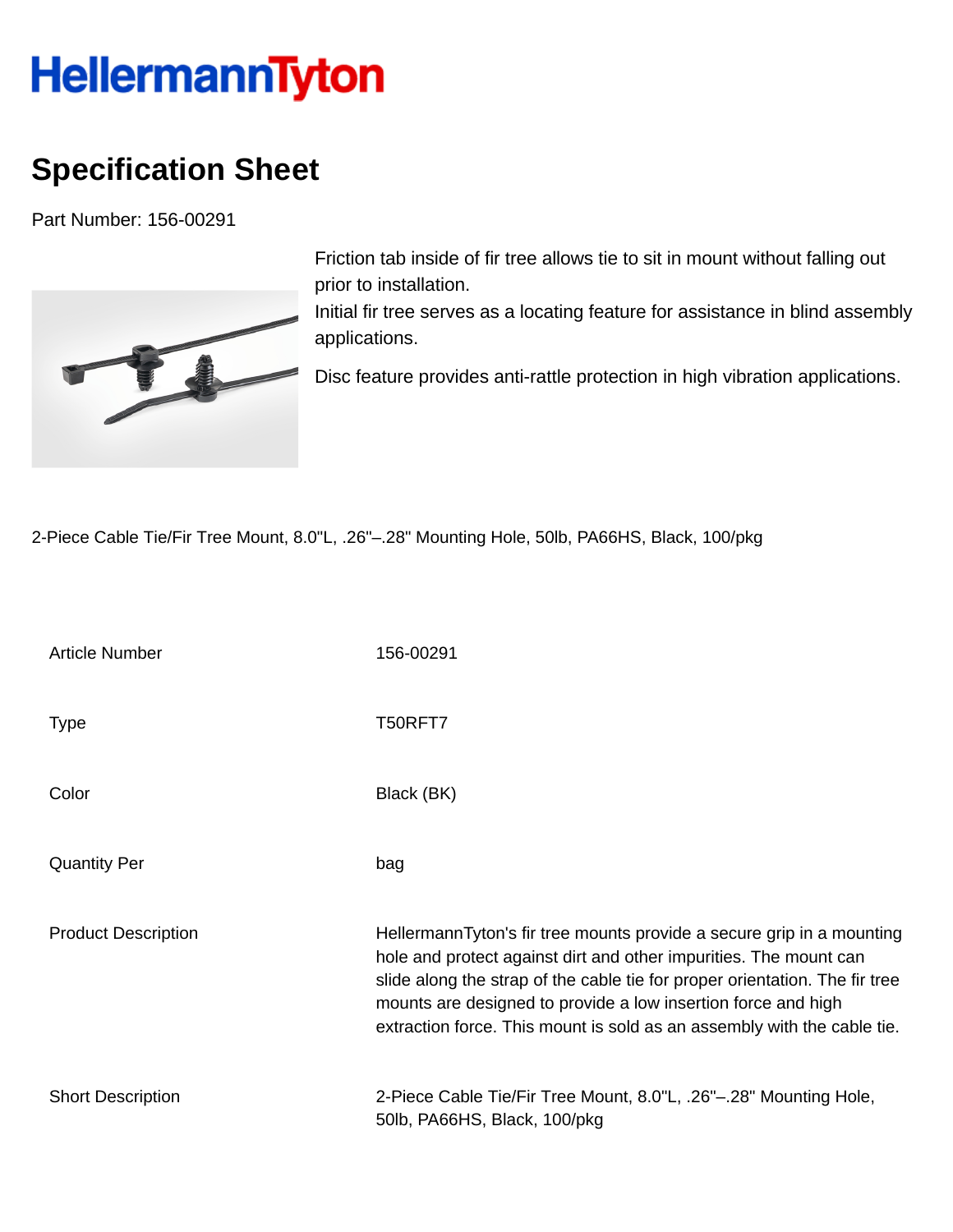| Minimum Tensile Strength (Imperial)   | 50.0                   |
|---------------------------------------|------------------------|
| Minimum Tensile Strength (Metric)     | 225                    |
| Length L (Imperial)                   | 8.0                    |
| Length L (Metric)                     | 203.2                  |
| <b>Fixation Method</b>                | <b>Fir Tree</b>        |
| <b>Identification Plate Position</b>  | none                   |
| <b>Releasable Closure</b>             | <b>No</b>              |
| <b>Tie Closure</b>                    | plastic pawl           |
| Variant                               | <b>Inside Serrated</b> |
| Width W (Imperial)                    | 0.18                   |
| Width W (Metric)                      | 4.6                    |
| <b>Bundle Diameter Min (Imperial)</b> | 0.06                   |
| <b>Bundle Diameter Min (Metric)</b>   | 1.5                    |
| <b>Bundle Diameter Max (Imperial)</b> | 1.8                    |
| <b>Bundle Diameter Max (Metric)</b>   | 45.0                   |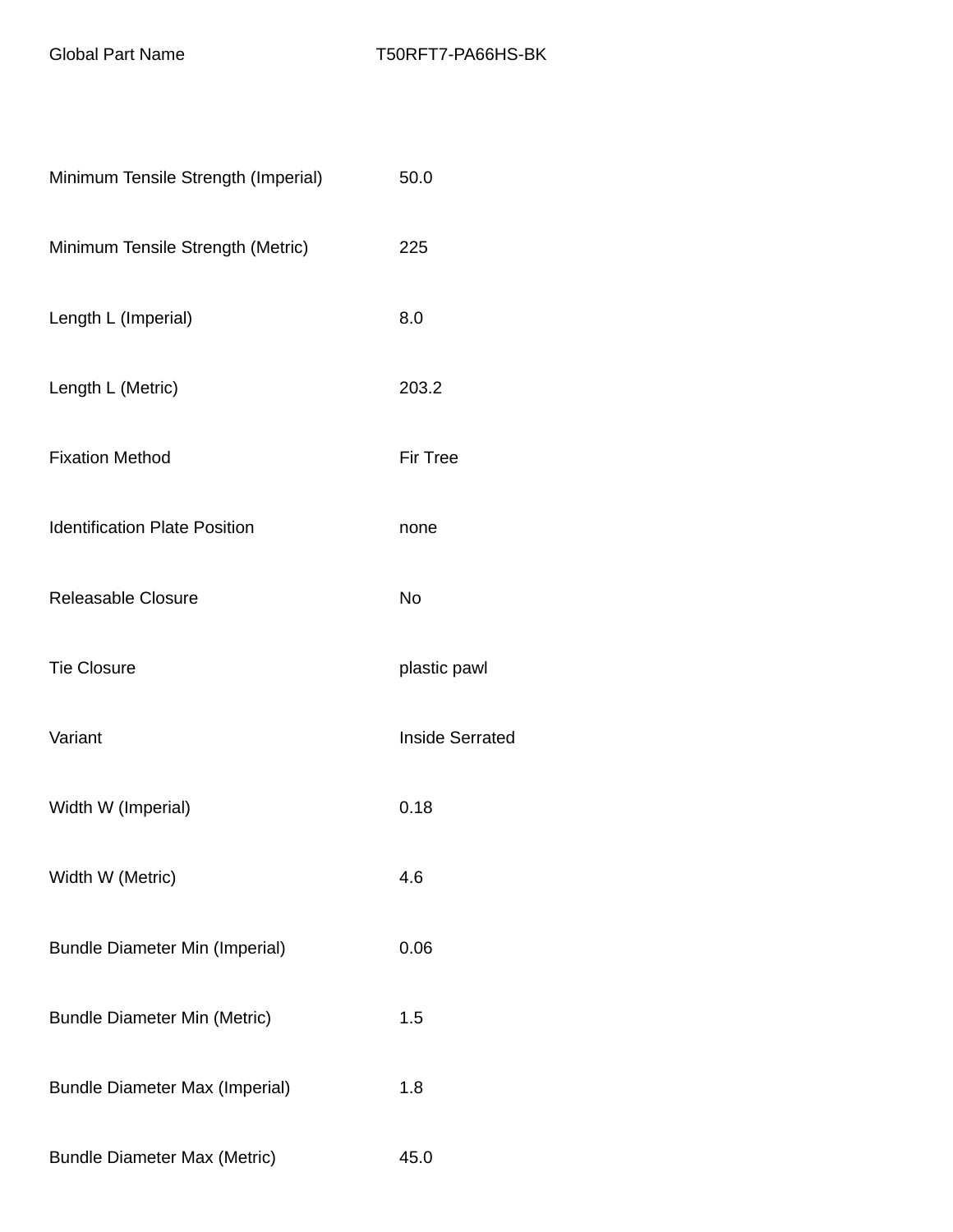| Height H (Imperial)                     | .05            |
|-----------------------------------------|----------------|
| Height H (Metric)                       | 1.20           |
| Panel Thickness Min (Imperial)          | 0.03           |
| Panel Thickness Max (Imperial)          | 0.28           |
| Panel Thickness Min (Metric)            | 0.8            |
| Panel Thickness Max (Metric)            | 7.0            |
| Mounting Hole Diameter D (Imperial)     | $0.26 - 0.28$  |
| Mounting Hole Diameter D (Metric)       | $6.5 - 7.0$ mm |
| Mounting Hole Diameter D Max (Imperial) | 0.8            |
| Mounting Hole Diameter D Max (Metric)   | 7.0            |
| Disc Diameter (Metric)                  | 16.0           |
| Disc Diameter (Imperial)                | 0.63           |
|                                         |                |

| Material                 | Polyamide 6.6 heat stabilized (PA66HS) |
|--------------------------|----------------------------------------|
| <b>Material Shortcut</b> | PA66HS                                 |
| Flammability             | UL 94 V-2                              |